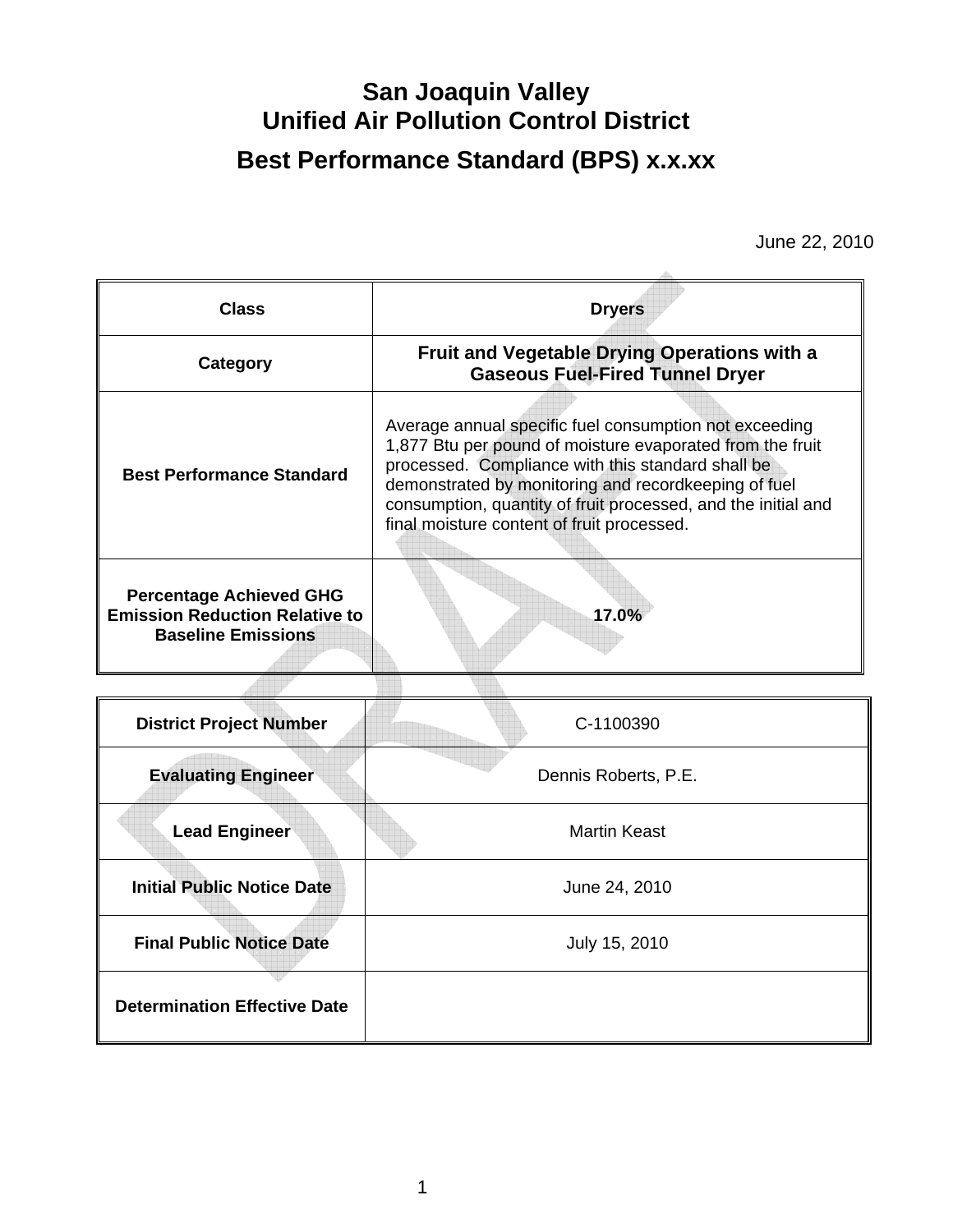Best Performance Standard Class: Dryers Category: Fruit and Vegetable Drying Operations with Gaseous Fuel-Fired Tunnel Dryer June 22, 2010

## **TABLE OF CONTENTS**

### **l. Best Performance Standard (BPS) Determination Introduction**

- A. Purpose
- B. Definitions
- C. Determining Project Significance Using BPS

#### **II. Summary of BPS Determination Phases**

- **lll. Class and Category**
- **lV. Public Notice of Intent**

#### **V. BPS Development**

- STEP 1. Establish Baseline Emissions Factor for Class and Category
	- A. Representative Baseline Operation
	- B. Basis and Assumptions
	- C. Unit of Activity
	- D. Calculations
- STEP 2. List Technologically Feasible GHG Emission Control Measures
- STEP 3. Identify all Achieved-in-Practice GHG Emission Control Measures
- STEP 4. Quantify the Potential GHG Emission and Percent Reduction for Each Identified Achieved-in-Practice GHG Emission Control Measure
- STEP 5. Rank all Achieved-in-Practice GHG emission reduction measures by order of % GHG emissions reduction
- STEP 6. Establish the Best Performance Standard (BPS) for this Class and **Category**
- STEP 7. Eliminate All Other Achieved-in-Practice Options from Consideration as Best Performance Standard

#### **Vl. Appendices**

- Appendix 1: Public Notice of Intent: Notice
- Appendix 2: Comments Received During the Public Notice of Intent and Responses to Comments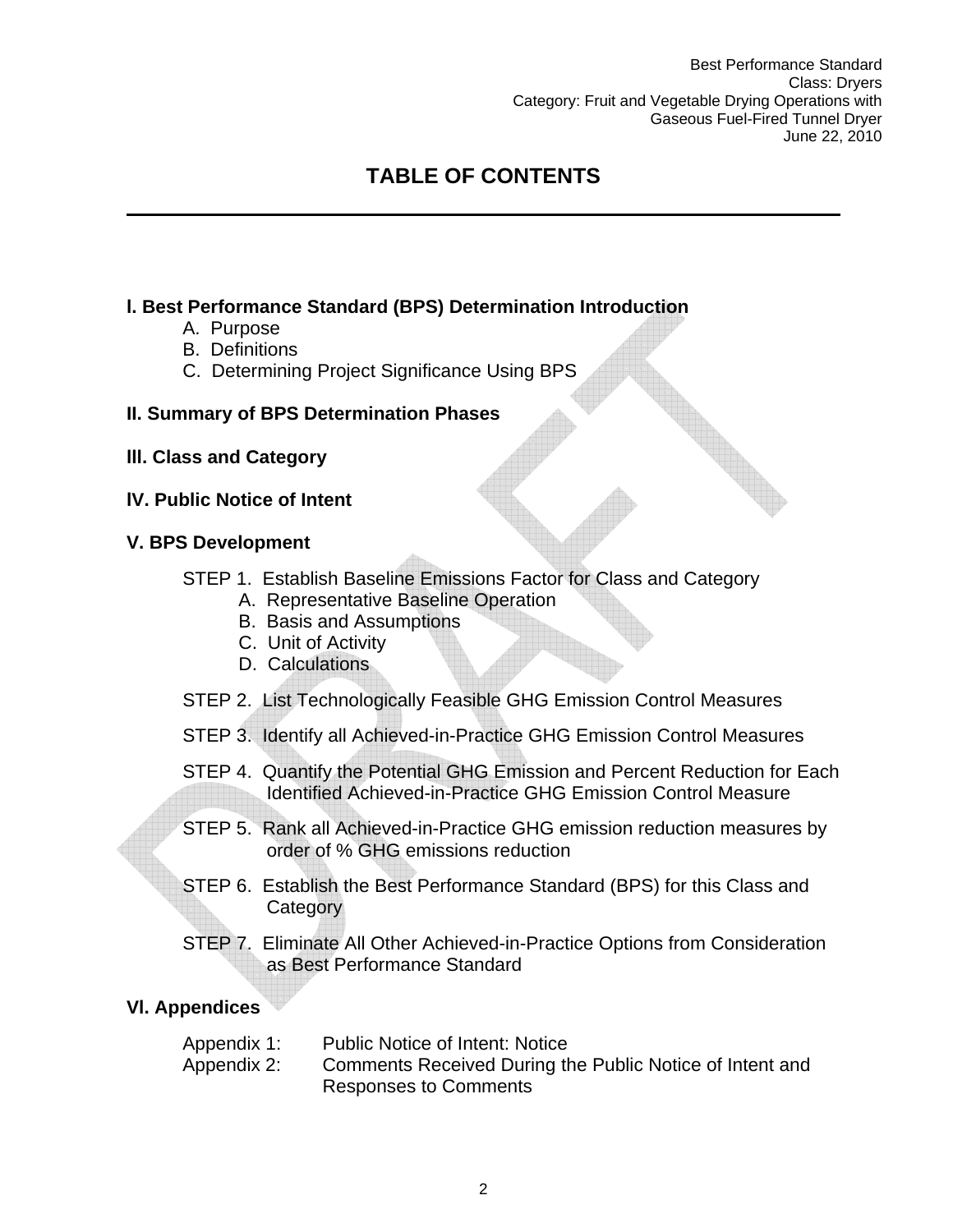## **I. Best Performance Standard (BPS) Determination Introduction**

#### **A. Purpose**

To assist permit applicants, project proponents, and interested parties in assessing and reducing the impacts of project specific greenhouse gas emissions (GHG) on global climate change from stationary source projects, the San Joaquin Valley Air Pollution Control District (District) has adopted the polic*y: District Policy – Addressing GHG Emission Impacts for Stationary Source Projects Under CEQA When Serving as the Lead Agency.* This policy applies to projects for which the District has discretionary approval authority over the project and the District serves as the lead agency for CEQA purposes. Nonetheless, land use agencies can refer to it as guidance for projects that include stationary sources of emissions. The policy relies on the use of performance based standards, otherwise known as Best Performance Standards (BPS) to assess significance of project specific greenhouse gas emissions on global climate change during the environmental review process, as required by CEQA. Use of BPS is a method of streamlining the CEQA process of determining significance and is not a required emission reduction measure. Projects implementing BPS would be determined to have a less than cumulatively significant impact. Otherwise, demonstration of a 29 percent reduction in GHG emissions, from business-as-usual, is required to determine that a project would have a less than cumulatively significant impact.

#### **B. Definitions**

Best Performance Standard for Stationary Source Projects is – a specific Class and Category, the most effective, District approved, Achieved-In-Practice means of reducing or limiting GHG emissions from a GHG emissions source, that is also economically feasible per the definition of achieved-in-practice. BPS includes equipment type, equipment design, and operational and maintenance practices for the identified service, operation, or emissions unit class and category.

Business-as-Usual is - the emissions for a type of equipment or operation within an identified class and category projected for the year 2020, assuming no change in GHG emissions per unit of activity as established for the baseline period, 2002- 2004. To relate BAU to an emissions generating activity, the District proposes to establish emission factors per unit of activity, for each class and category, using the 2002-2004 baseline period as the reference.

Category is - a District approved subdivision within a "class" as identified by unique operational or technical aspects.

Class is - the broadest District approved division of stationary GHG sources based on fundamental type of equipment or industrial classification of the source operation.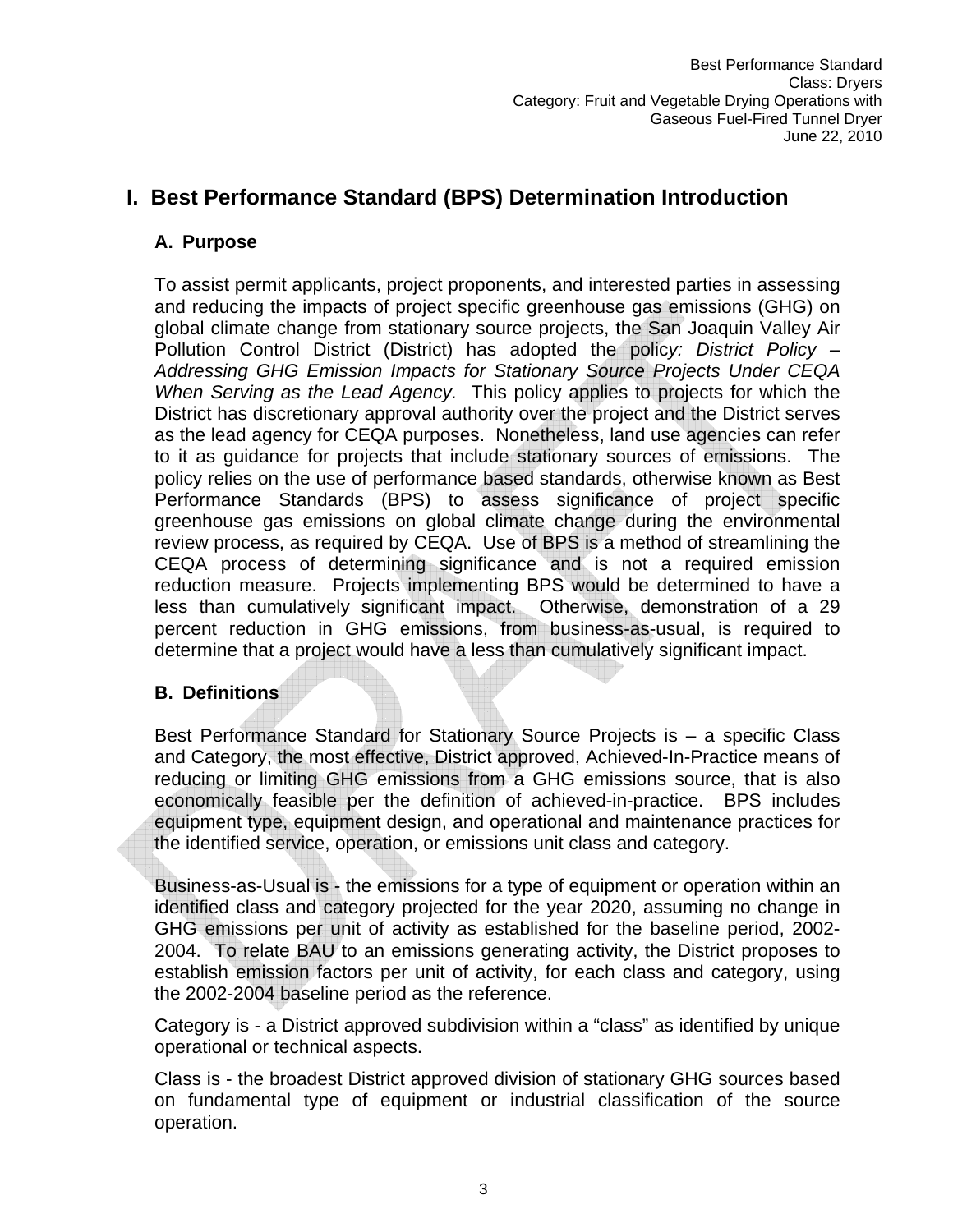#### **C. Determining Project Significance Using BPS**

Use of BPS is a method of determining significance of project specific GHG emission impacts using established specifications. BPS is not a required mitigation of project related impacts. Use of BPS would streamline the significance determination process by pre-quantifying the emission reductions that would be achieved by a specific GHG emission reduction measure and pre-approving the use of such a measure to reduce project-related GHG emissions.

GHG emissions can be directly emitted from stationary sources of air pollution requiring operating permits from the District, or they may be emitted indirectly, as a result of increased electrical power usage, for instance. For traditional stationary source projects, BPS includes equipment type, equipment design, and operational and maintenance practices for the identified service, operation, or emissions unit class and category.

### **II. Summary of BPS Determination Phases**

The District has established *Fruit and Vegetable Drying Operations with a Gaseous Fuel-Fired Tunnel Dryer* as a separate class and category which requires implementation of a Best Performance Standard (BPS) pursuant to the District's Climate Change Action Plan (CCAP). The District's determination of the BPS for this class and category has been made using the phased BPS development process established in the District's Final Staff Report, Addressing Greenhouse Gas Emissions under the California Environmental Quality Act. A summary of the specific implementation of the phased BPS development process for this specific determination is as follows:

|              | Table 1<br><b>BPS Development Process Phases for</b><br>Fruit and Vegetable Drying Operations with a Gaseous Fuel-Fired Tunnel Dryer |             |                                                                                                                                                                         |  |  |
|--------------|--------------------------------------------------------------------------------------------------------------------------------------|-------------|-------------------------------------------------------------------------------------------------------------------------------------------------------------------------|--|--|
| <b>Phase</b> | <b>Description</b>                                                                                                                   | <b>Date</b> | <b>Comments</b>                                                                                                                                                         |  |  |
|              | Public Notice of<br>Intent                                                                                                           | 2/1/10      | The District's intent notice sent by email to interested<br>parties registered on the District's GHG web site for<br>this class and category is attached as Appendix 1. |  |  |
| 2            | <b>BPS Development</b>                                                                                                               | N/A         | See Section III of this evaluation document.                                                                                                                            |  |  |
| 3            | <b>Public Participation</b>                                                                                                          | 6/24/10     |                                                                                                                                                                         |  |  |
| 4            | <b>Public Comments</b>                                                                                                               | 7/15/10     |                                                                                                                                                                         |  |  |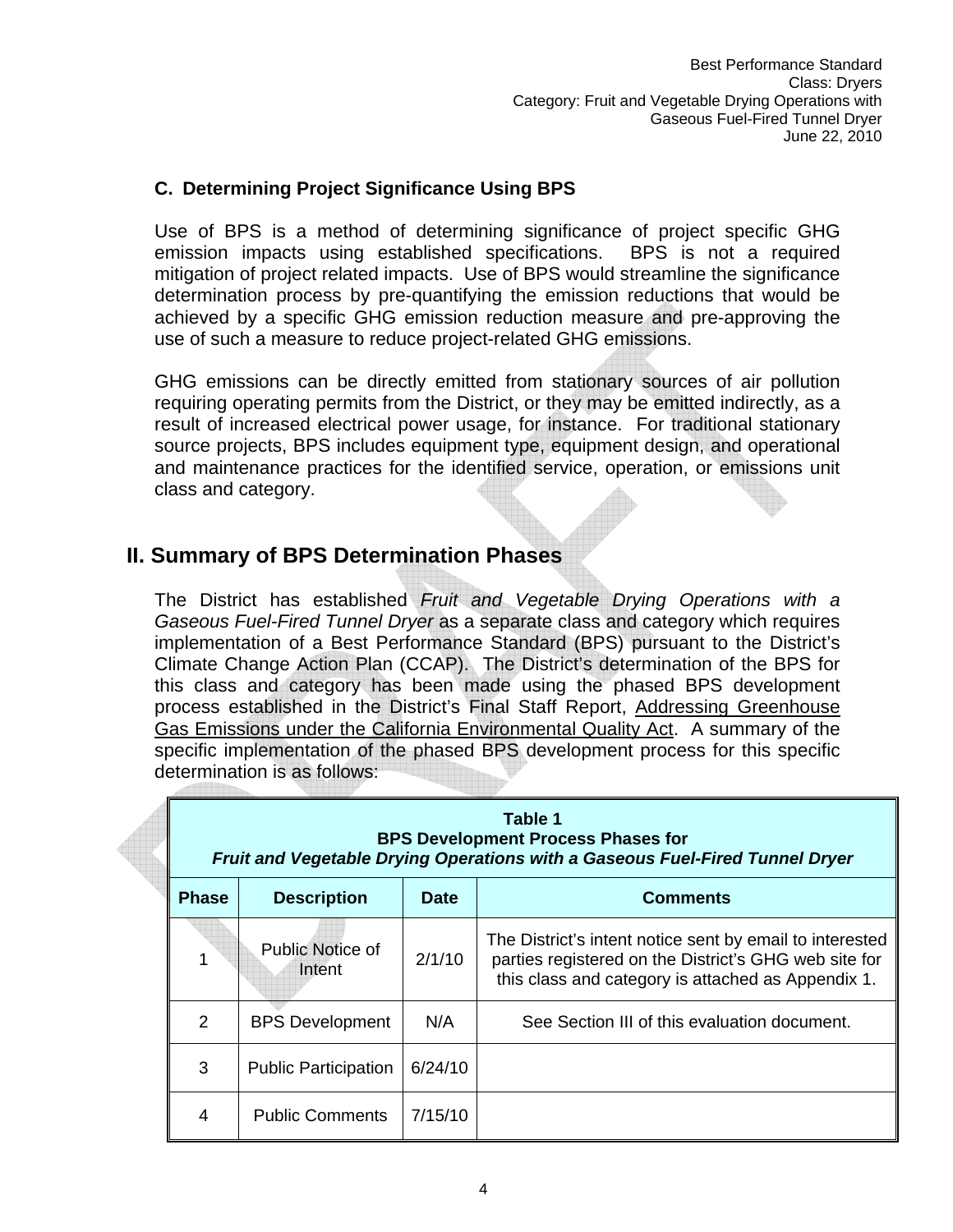## **III. Class and Category**

Dryers are recognized as a distinct class based on the following:

• A dryer is defined as a device in which material is dried or cured in direct contact with the products of combustion. This class includes dehydrators which are used to drive free water from products like fruits, vegetables, and nuts, at an accelerated rate without damage to the product.

*Fruit and Vegetable Drying Operations with a Gaseous Fuel-Fired Tunnel Dryer* is recognized as a distinct category of *Dryers* based on the following:

These units are designed to dry fruit placed in trays in a semi-continuous mode of operation

The District already considers this a distinct category of dryers with respect to Best Available Control Technology (BACT) for criteria pollutant emissions. The following BACT determinations have been made with respect to this operation: *1.6.14 Dehydrator Tunnel - Fruit, Natural Gas Fired (5/18/1998).* 

### **IV. Public Notice of Intent**

Prior to developing the development of BPS for this class and category, the District published a Notice of Intent. Public notification of the District's intent to develop BPS for this class and category was sent on February 1, 2010 to parties registered with the CCAP list server. The District's notification is attached as Appendix 2.

Comments received during the initial public outreach are presented in Appendix 2. These comments have been used in the development of this BPS as presented below.

## **V. BPS Development**

#### **STEP 1. Establish Baseline Emissions Factor for Class and Category**

The Baseline Emission Factor (BEF) is defined as the three-year average (2002-2004) of GHG emissions for a particular class and category of equipment in the San Joaquin Valley (SJV), expressed as annual GHG emissions per unit of activity. The Baseline Emission Factor is calculated by first defining an operation which is representative of the average population of units of this type in the SJV during the Baseline Period and then determining the specific emissions per unit throughput for the representative unit.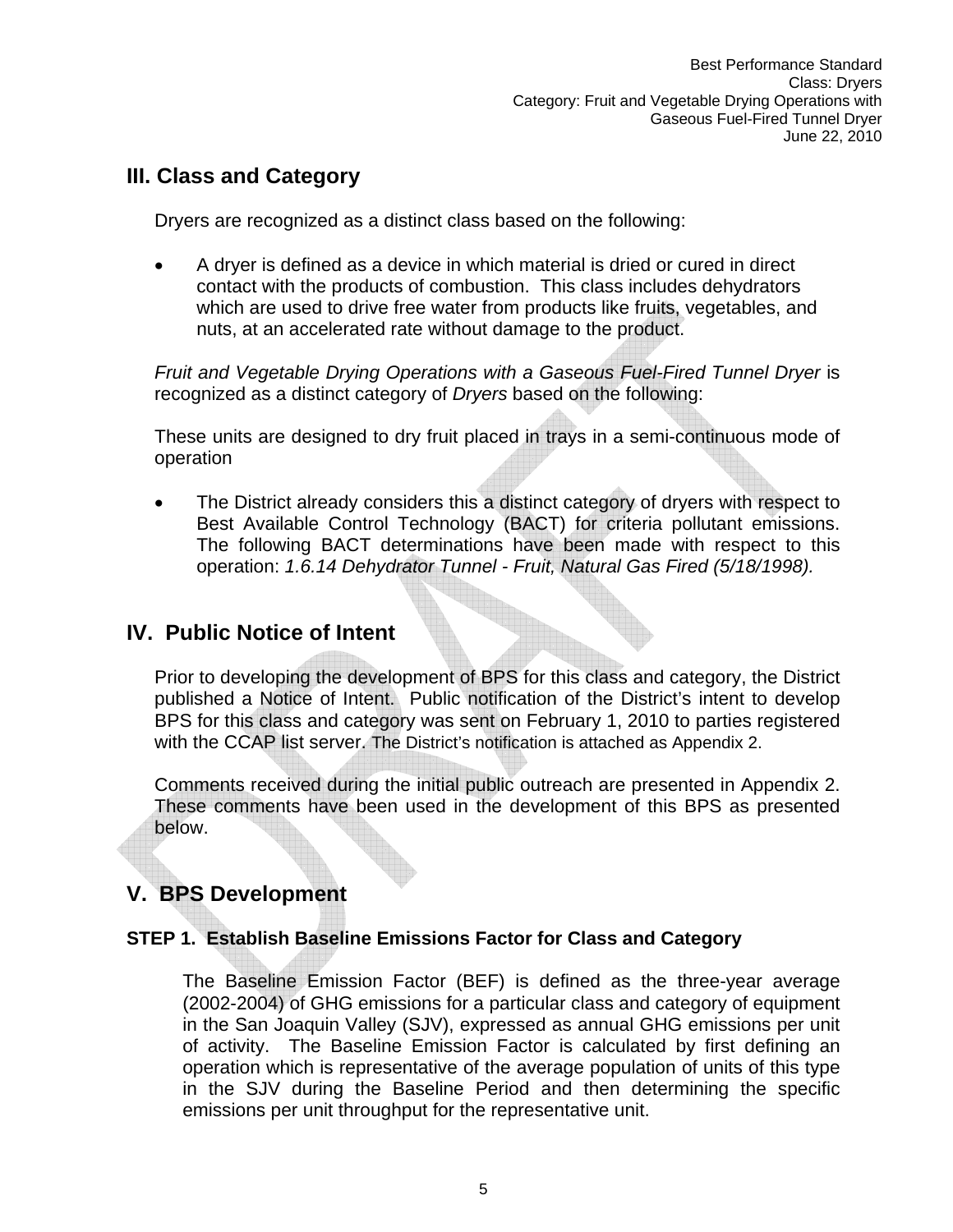#### **A. Representative Baseline Operation**

For *Fruit and Vegetable Drying Operations with a Gaseous Fuel-Fired Tunnel Dryer*, the representative baseline operation has been determined to be a tunnel dryer with the following attributes:

*Natural gas-fired tunnel dryer consisting of 1) a lower chamber (drying chamber) through which trucks or dollies, loaded with trays of fruit or vegetables, are moved for purposes of drying and 2) a connected upper chamber (air return channel) in which the air circulation fan and the direct-fired natural gas or LPG-fired burner are located. Manual dampers are included in the upper chamber for purposes of admitting fresh air to the dryer and for exhausting moisture-laden air to the atmosphere.* 

#### **B. Basis and Assumptions**

- All direct GHG emissions are produced due to combustion of natural gas in this unit.
- Specific fuel consumption is 2,260 Btu per pound of moisture evaporated (per discussion in Section D).
- GHG emissions are stated as "CO<sub>2</sub> equivalents" (CO<sub>2</sub>(e)) which includes the global warming potential of methane and nitrous oxide emissions associated with gaseous fuel combustion.
- The GHG emission factor for natural gas combustion is 117 lb-CO<sub>2</sub>e/MMBtu per CCAR document<sup>[1](#page-5-0)</sup>.
- Indirect emissions associated with the air circulation fan electric motor are not considered since the motors are relatively small and do not provide a significant potential for reduction in GHG.

### **C. Unit of Activity**

1

To relate Business-as-Usual to an emissions generating activity, it is necessary to establish an emission factor per unit of activity, for the established class and category, using the 2002-2004 baseline period as the reference.

The resulting emissions factor is the combination of:

1) GHG emission reductions achieved through technology, and

2) GHG emission reductions achieved through changes in activity efficiencies

A unit of activity for this class and category will be taken as one pound of moisture evaporated.

<span id="page-5-0"></span><sup>&</sup>lt;sup>1</sup> California Climate Change Action Registry (CCAR), Version 3.1, January, 2009 (Appendix C, Tables C.7 and C.8)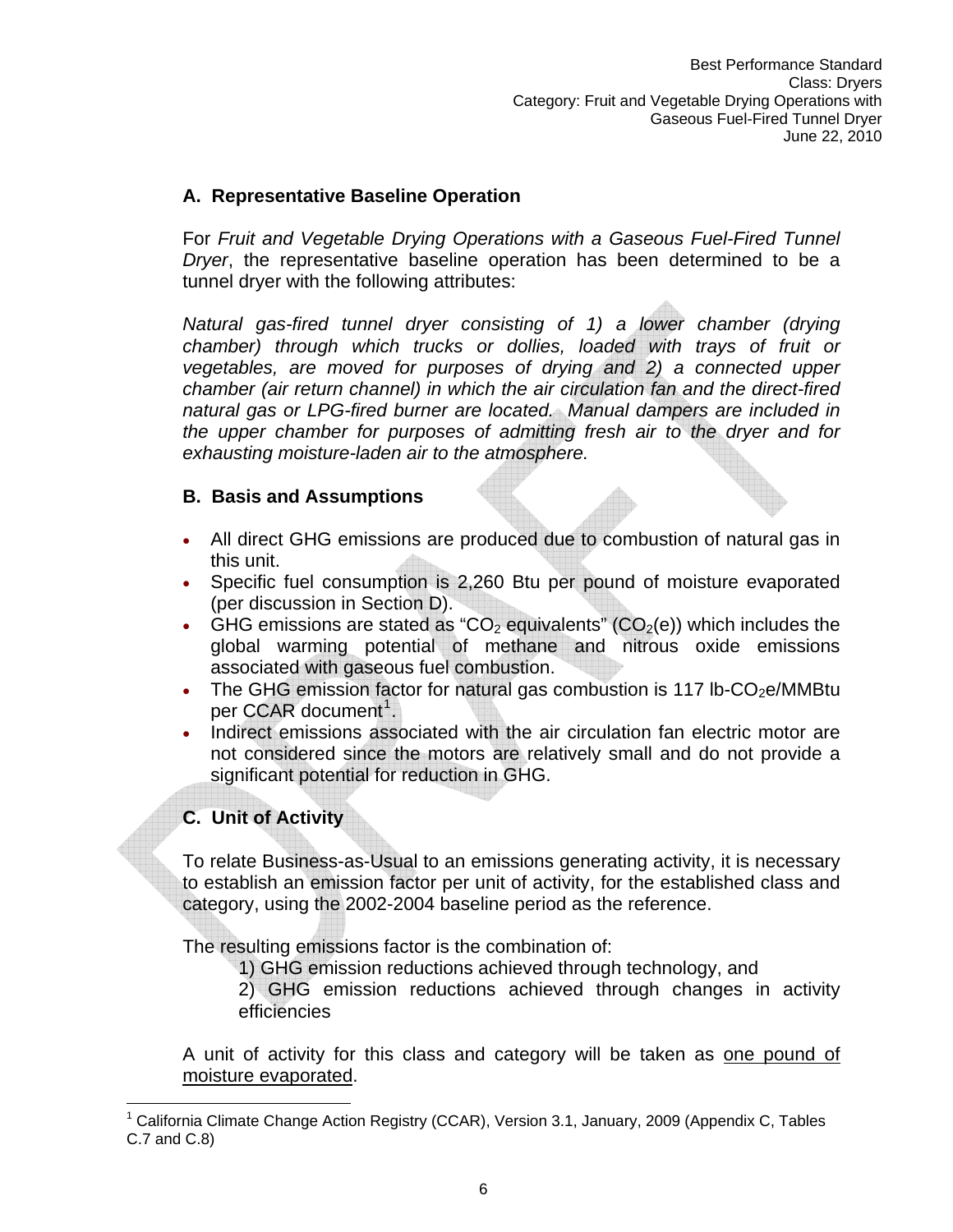reductions achieved through changes in activity efficiencies are not significant since this class and category of operation has been relatively static for several decades with respect to developments in processing technology. For purposes of this BPS determination, it will be assumed that GHG emissions

#### **D. Calculations**

The Baseline Emission Factor (BEF) is the sum of the direct (GHG $_D$ ) and indirect  $(GHG<sub>l</sub>)$  emissions, on a per unit of activity basis, stated as Ib-CO<sub>2</sub>e equivalent:

 $BEF = GHG_D + GHG_I$ 

As stated above, indirect emissions for this category are not significant. Therefore,

 $BEF = GHG_D$ 

 $GHG_D = E_f \times SFC$ 

 $E_f$  = 117 lb-CO<sub>2</sub>e/MMBtu of natural gas

 $SFC =$  Specific Fuel **Consumption** 

Energy Required to Evaporate One Pound of **Moisture** 

Specific fuel consumption of the baseline unit is based on energy audits performed on commercial operating units by Thompson et  $al^2$ . In this study, data collected from three existing commercial units operating with an average wet bulb temperature of 113  $\degree$ F at the exhaust indicated that an average specific energy consumption of 2,260 Btu per pound of moisture evaporated was attained. Although this study was performed in 1980, many units currently in the District were installed prior to 1980 and essentially all units currently permitted within the District were in place at the time that permits were initially required due to a loss in exemption status in the 1990's. Thus the units included in this study are assumed to be representative of the baseline period.

Direct emissions are then calculated as:

 $GHG<sub>D</sub> = 117$  lb  $CO<sub>2</sub>e/MMBtu \times 0.00226 MMBtu / lb$  moisture  $= 0.264$  lb-CO<sub>2</sub>e/lb moisture

The Baseline Emission Factor is equal to the direct emissions:

 $BEF = GHG_D = 0.264$  lb-CO<sub>2</sub>e/lb moisture

<span id="page-6-0"></span><sup>1</sup> <sup>2</sup> Thompson, James F., Manjeet Chhinnan, Martin Miller, and Gerald Knutson, Energy Conservation in Drying of Fruits in Tunnel Dehydrators, Journal of Food Process Engineering 4 (1981) 155-169.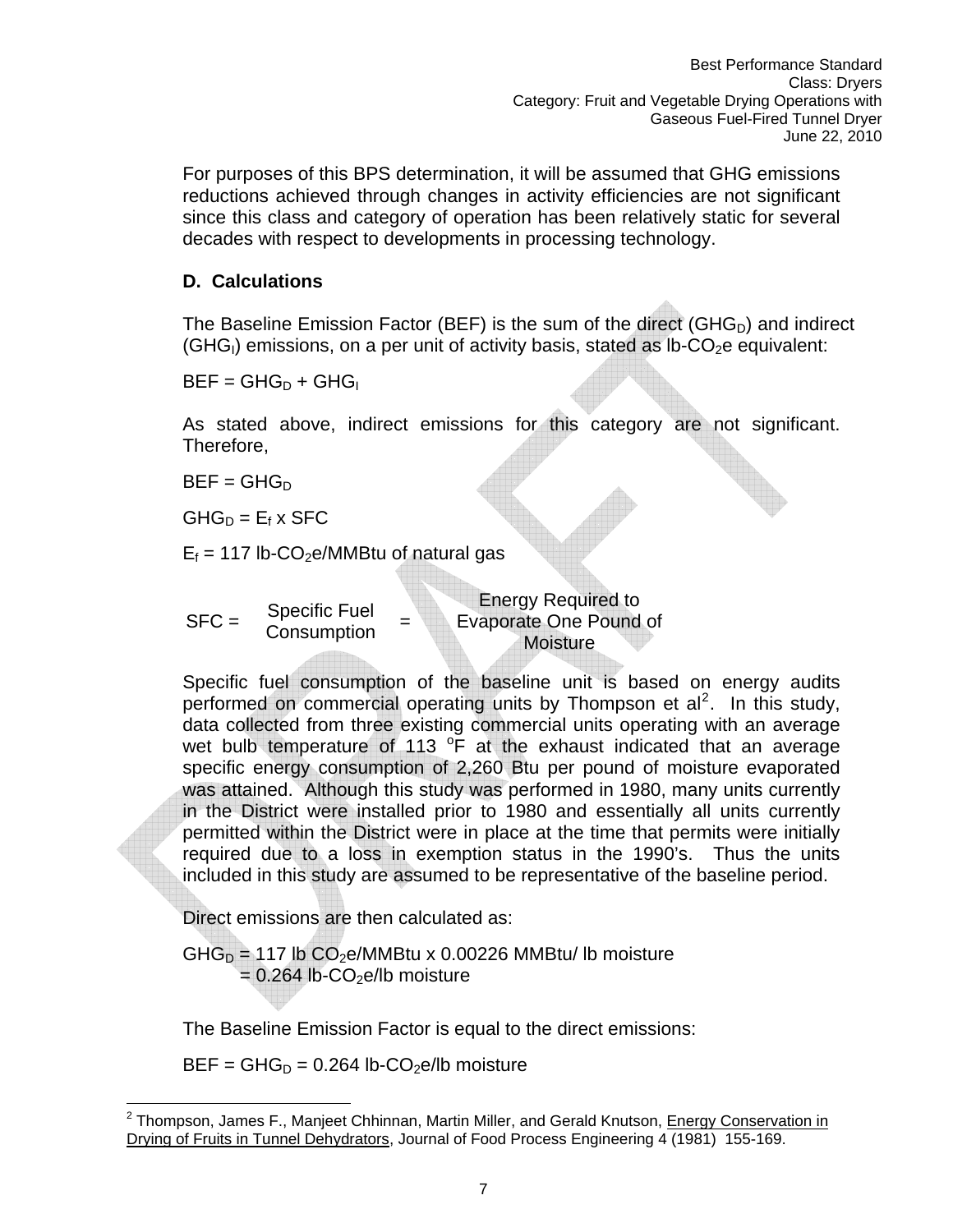#### **STEP 2. Technologically Feasible GHG Emission Control Measures**

#### **A. Background and Analysis**

The following findings and/or considerations are applicable to this class and category:

- 2,260 Btu/lb moisture as reported above, the best performing unit surveyed in that study exhibited an average specific fuel consumption of surface specific fuel consumption of of 2,086 Btu/lb moisture. • Although average fuel consumption reported by Thompson et al was 1,877 Btu/lb moisture at an average wet bulb temperature of 113 $\,^{\circ}$ F with individual data points ranging from a low of 1,500 Btu/lb moisture to a high
- Based on the energy audits performed on existing operations, Thompson et al provided recommendations for achieving maximum energy efficiency • as follows:
	- Increased air recirculation (which increases the wet bulb temperature and relative humidity of the air stream).
	- Operate with fully loaded fruit trays to maximize the throughput capacity of the unit.
	- Seal the enclosure to minimize air leakage
	- Use of insulation on roof and walls and installation of radiant heat shield to reduce radiant losses from the burner
- 1,877 Btu/lb recorded above at a wet bulb temperature of 113  $^{\circ}$ F.  $\bullet$  A report<sup>[3](#page-6-0)</sup> by the United States International Development Agency recommends operation with a 60% relative humidity at the exhaust end which indicates an operating wet bulb temperature potentially exceeding 120 °F at typical dryer exhaust temperatures of 140 °F. Operation at a wet bulb temperature of 120 °F would result in an even higher efficiency
- In an overview of industry operation, a specific fuel consumption of 1,900 to 2,500 Btu per pound of moisture evaporated was given by in another report by Thompson.<sup>4</sup>

<sup>1</sup>  $3$  Fruit Drying Tunnels, Design and Operation, United States Agency for International Development (USAID), http://www.cnfa.md/report/712/index.html

<sup>&</sup>lt;sup>4</sup> Thompson, James F., Tunnel Dehydration, http://ucce.ucdavis.edu/files/filelibrary/5760/28627.pdf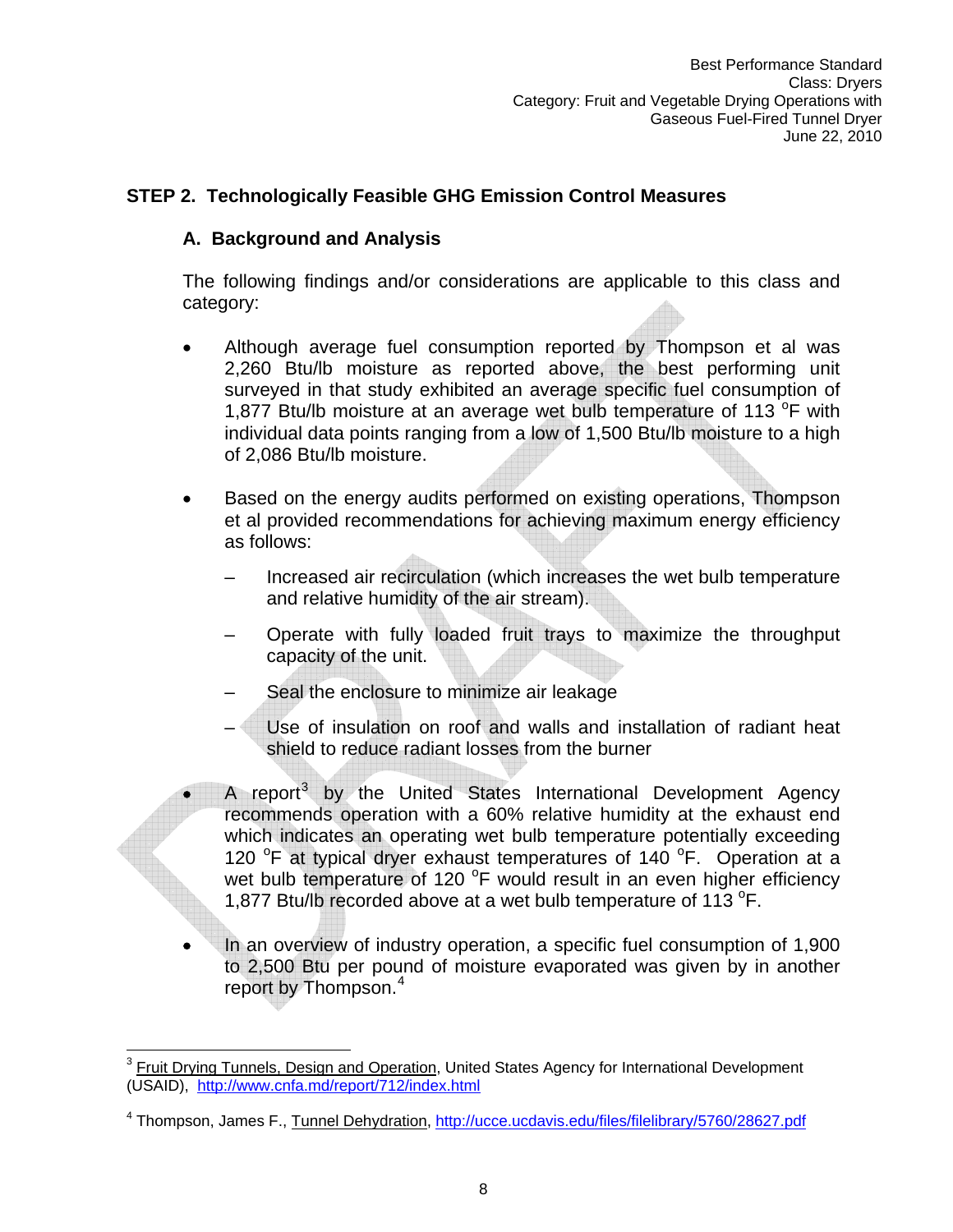#### **. Listing of Technologically Feasible Control Techniques B**

For the specific equipment or operation being proposed, all technologically feasible GHG emissions reduction measures are listed, including equipment selection, design elements and best management practices, that do not result equipment or operation. in an increase in criteria pollutant emissions compared to the proposed

| Table 2<br><b>Technologically Feasible GHG Control Measures for</b><br>Fruit and Vegetable Drying Operations with a Gaseous Fuel-Fired Tunnel Dryer                                                                                                                                                                                                   |                                                                                                                                                                                                                                                                                                       |  |  |  |
|-------------------------------------------------------------------------------------------------------------------------------------------------------------------------------------------------------------------------------------------------------------------------------------------------------------------------------------------------------|-------------------------------------------------------------------------------------------------------------------------------------------------------------------------------------------------------------------------------------------------------------------------------------------------------|--|--|--|
| <b>GHG Control Measure</b>                                                                                                                                                                                                                                                                                                                            | <b>Qualifications</b>                                                                                                                                                                                                                                                                                 |  |  |  |
| 1. Average annual specific fuel consumption not<br>exceeding 1,877 Btu per pound of moisture<br>evaporated from the fruit processed. Compliance<br>with this standard shall be demonstrated by<br>monitoring and recordkeeping of fuel consumption,<br>quantity of fruit processed, and the initial and final<br>moisture content of fruit processed. | Based on energy audits for commercial facilities,<br>a average specific energy consumption of 1,877<br>Btu per pound of moisture is achieved-in-practice<br>standard for tunnel dryers                                                                                                                |  |  |  |
| 2. Recovery of heat from the exhaust of the dry<br>using an air pre-heater or other recovery device.                                                                                                                                                                                                                                                  | Due to the low temperature of the dryer exhaust<br>(and the low temperature differential between the<br>exhaust and the incoming air. A heat exchange<br>device would be large and expensive. Other<br>heat recovery schemes would require that the<br>facility have a need for low temperature heat. |  |  |  |
| 3. Use of a steam-heated indirect-fired tunnel<br>dryer                                                                                                                                                                                                                                                                                               | An indirect-fired unit would have no GHG<br>emissions; however, GHG emissions may be<br>associated with the heating source.                                                                                                                                                                           |  |  |  |
|                                                                                                                                                                                                                                                                                                                                                       |                                                                                                                                                                                                                                                                                                       |  |  |  |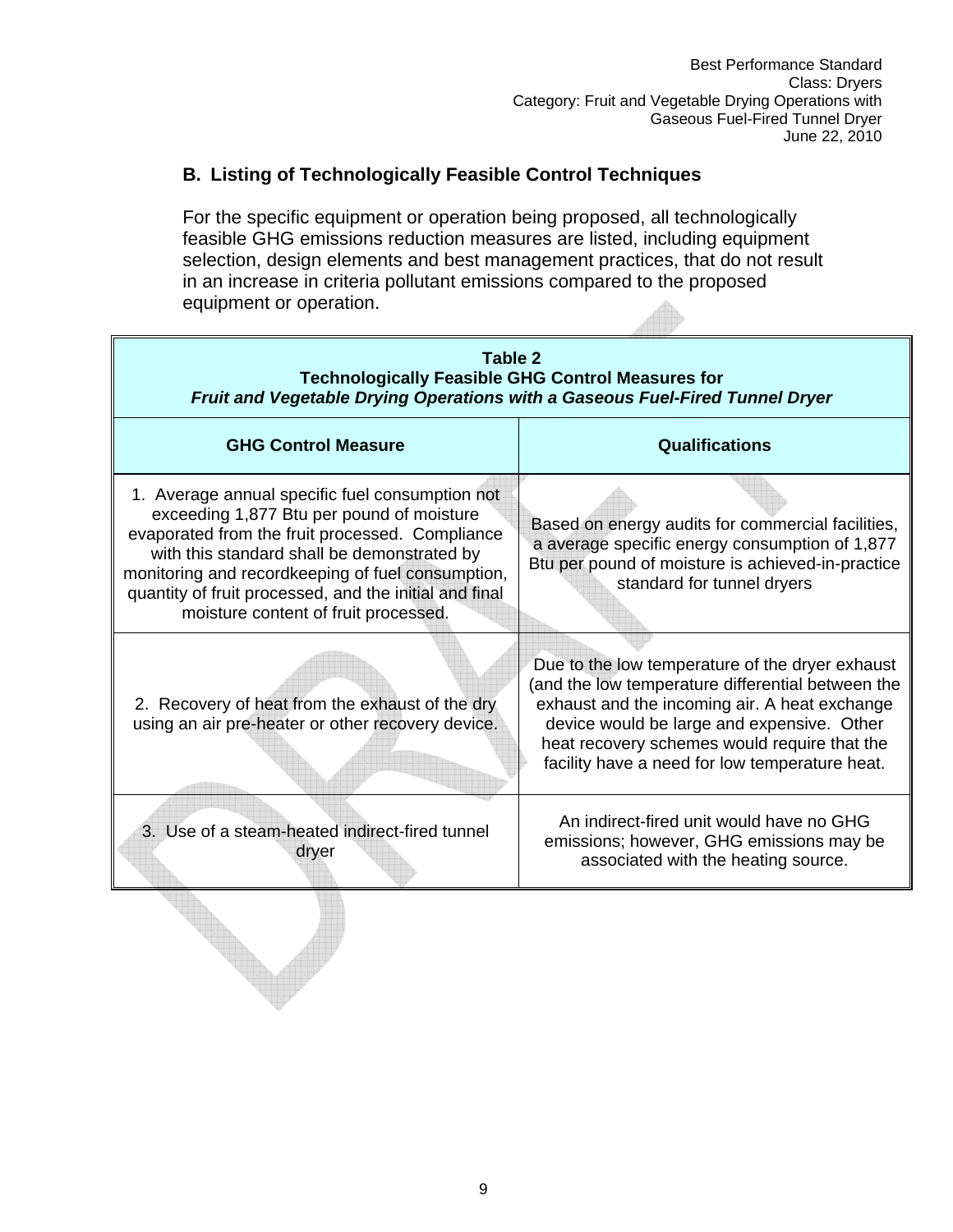#### **STEP 3. Identify all Achieved-in-Practice GHG Emission Control Measures**

For all technologically feasible GHG emission reduction measures, all GHG reduction measures determined to be Achieved-in-Practice are identified. Achieved-in-Practice is defined as any equipment, technology, practice or operation available in the United States that has been installed and operated or used at a commercial or stationary source site for a reasonable period of time sufficient to demonstrate that the equipment, the technology, the practice or the operation is reliable when operated in a manner that is typical for the process. I n determining whether equipment, technology, practice or operation is A chieved-in-Practice, the District will consider the extent to which grants, incentives or other financial subsidies influence the economic feasibility of its use.

The following findings or considerations are applicable to this class and category:

- Operating data to determine specific fuel consumption is generally not available. The energy audits performed by Thompson et al on actual commercial operations are considered to be representative of achievedin-practice performance. The study included data collected over a threeyear period at 14 different locations and indicated specific fuel consumptions as low as 1,500 Btu /lb-moisture. A BPS based on 1,877 Btu/lb-moisture is considered to be the best achieved in practice (control measure 1 from the table above).
- A review of District-permitted facilities and of the literature revealed no known operations which recover heat from the exhaust of a tunnel dryer. Due to the potential technical difficulties and the absence of known heat recovery operations on similar equipment, the recovery of heat from the exhaust (control measure 2 from the table above) is not considered to be achieved in practice.

• A review of District-permitted facilities and of the literature revealed no known operations which utilize indirect heating in a tunnel dryer. However, indirect heating using steam from a boiler of other similar dryers such as conveyor dryers is common. Use of indirect heating from steam is considered to be achieved in practice based on a technology transfer from conveyorized systems. Indirect heating using other heat sources such as waste heat from other operations is not considered sufficiently general to qualify as achieved in practice.

As discussed above, all control measures 1 and 3 listed in the table above are deemed to be Achieved-in-Practice.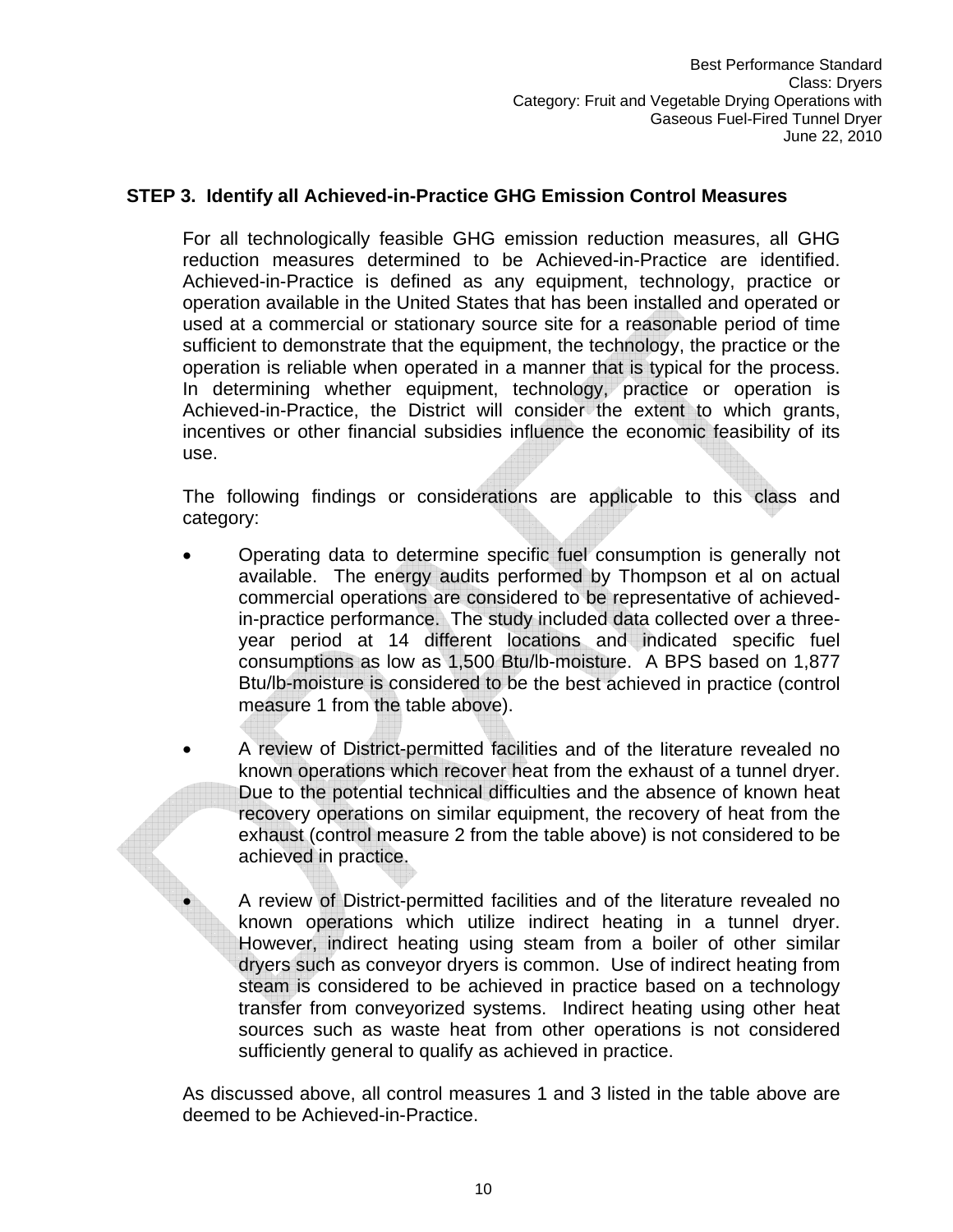#### **STEP 4. Quantify the Potential GHG Emission and Percent Reduction for Each Identified Achieved-in-Practice GHG Emission Control Measure**

For each Achieved-in-Practice GHG emission reduction measure identified:

- a. Quantify the potential GHG emissions per unit of activity  $(G_a)$
- b. Express the potential GHG emission reduction as a percent  $(G_p)$  of Baseline GHG emissions factor per unit of activity (BEF)

#### **A. Basis and Assumptions:**

- All direct GHG emissions are produced due to combustion of natural gas in this unit.
- 1,877 Btu per pound of moisture evaporated (per discussion above). • Best achieved in practice specific fuel consumption for a direct-fired unit is
- GHG emissions are stated as "CO<sub>2</sub> equivalents" (CO<sub>2</sub>e) which includes the associated with gaseous fuel combustion. global warming potential of methane and nitrous oxide emissions
- The GHG emission factor for natural gas combustion is 117 lb- $CO<sub>2</sub>(e)/MMBtu<sup>5</sup>$  which includes both carbon dioxide and the carbon dioxide equ ivalent for emissions of methane and nitrous oxide associated with natural gas combustion.
- Ind irect emissions associated with the air circulation fan electric motor are not considered since the motors are relatively small and do not provide a sig nificant potential for reduction in GHG.
- All direct GHG emissions are produced due to combustion of natural gas directly in the tunnel dryer unit or in a separate boiler providing heat to an indirect steam-heated tunnel dryer. Boiler thermal efficiency is assumed to be 90 percent.

### **B. Calculation of Potential GHG Emissions per Unit of Activity (G<sub>a</sub>):**

 $G_a$  is the sum of the direct (GHG<sub>D</sub>) and indirect (GHG<sub>I</sub>) emissions (per unit of activity ):

 $G_a = GHG_D + GHG_I$ 

As sta ted above, indirect emissions for this category are not significant. Theref ore,

 $G_a = GHG_D$ 

 5 California Code of Regulations, Title 17, Sections 95100-95133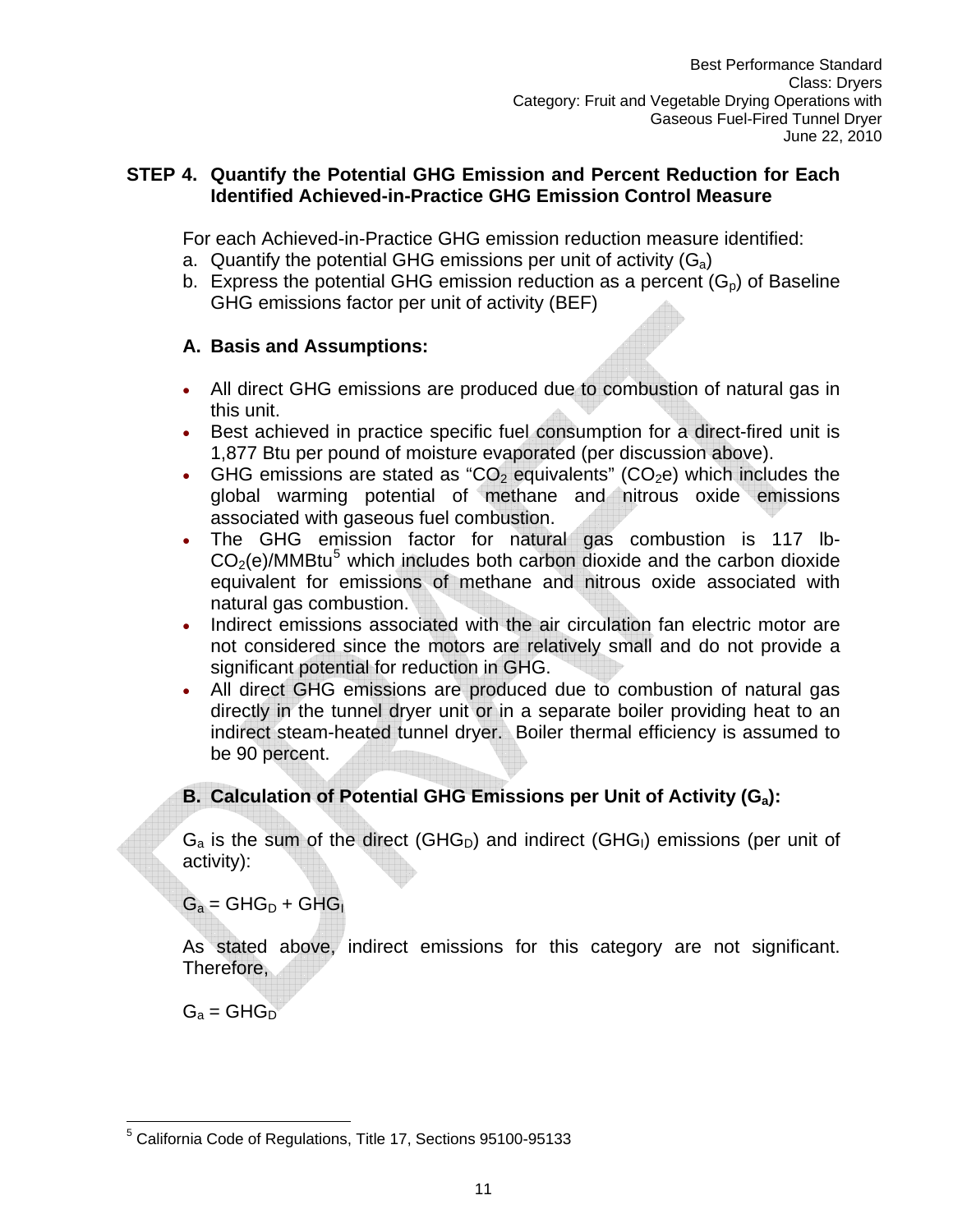Control measure 1 (operation with a specific fuel consumption no greater than ,877 Btu/lb moisture): 1

 $GHG_D = E_f \times SFC$  $GHG_D = 117$  lb-CO<sub>2(e)</sub>/MMBtu x 0.001877 MMBtu/ lb moisture  $= 0.219$  lb-CO<sub>2(e)</sub>/lb moisture

The GHG Emissions per Unit of Activity are equal to the direct emissions:

 $G_a = GHG_D = 0.219$  lb-CO<sub>2(e)</sub>/lb moisture

Potential GHG Emission Reduction as a Percentage of the Baseline Emission Factor  $(G_p)$ :

 $G_p = (BEF - G_a)/BEF = (0.264 - 0.219)/0.264 = 17.0 %$ 

Control measure 3 (indirect-heated tunnel dryer):

For this control measure, emissions are produced by a boiler supplying steam to the dryer and operating with a 90% efficiency. The steam is used by the dryer to heat the air stream in a heat exchanger. It is assumed that the heat (1,9 00 Btu/lb moisture removed). Therefore, requirement at the dryer is the same as that specified in control measure 1

| Heat delivered to the dryer | $=$ boiler absorbed duty<br>$= 1,877$ Btu per lb moisture removed         |
|-----------------------------|---------------------------------------------------------------------------|
|                             |                                                                           |
|                             | Fuel consumption by the boiler $=$ boiler absorbed duty/boiler efficiency |
|                             | $SFC = 1,877/90\%$                                                        |
|                             | $= 2,085$ Btu per lb moisture removed                                     |
| $GHG_D = E_f \times SFC$    |                                                                           |

 $GHG_D = 117$  lb-CO<sub>2</sub>(e)/MMBtu x 0.002085 MMBtu/ lb moisture  $= 0.244$  lb-CO<sub>2</sub>(e)/lb moisture

The GHG Emissions per Unit of Activity are equal to the direct emissions:

 $G_a = GHG_D = 0.244$  lb-CO<sub>2</sub>(e)/lb moisture

Potential GHG Emission Reduction as a Percentage of the Baseline Emission Factor  $(G_p)$ :

 $G_p = (BEF - G_a)/BEF = (0.264 - 0.244)/0.264 = 7.6\%$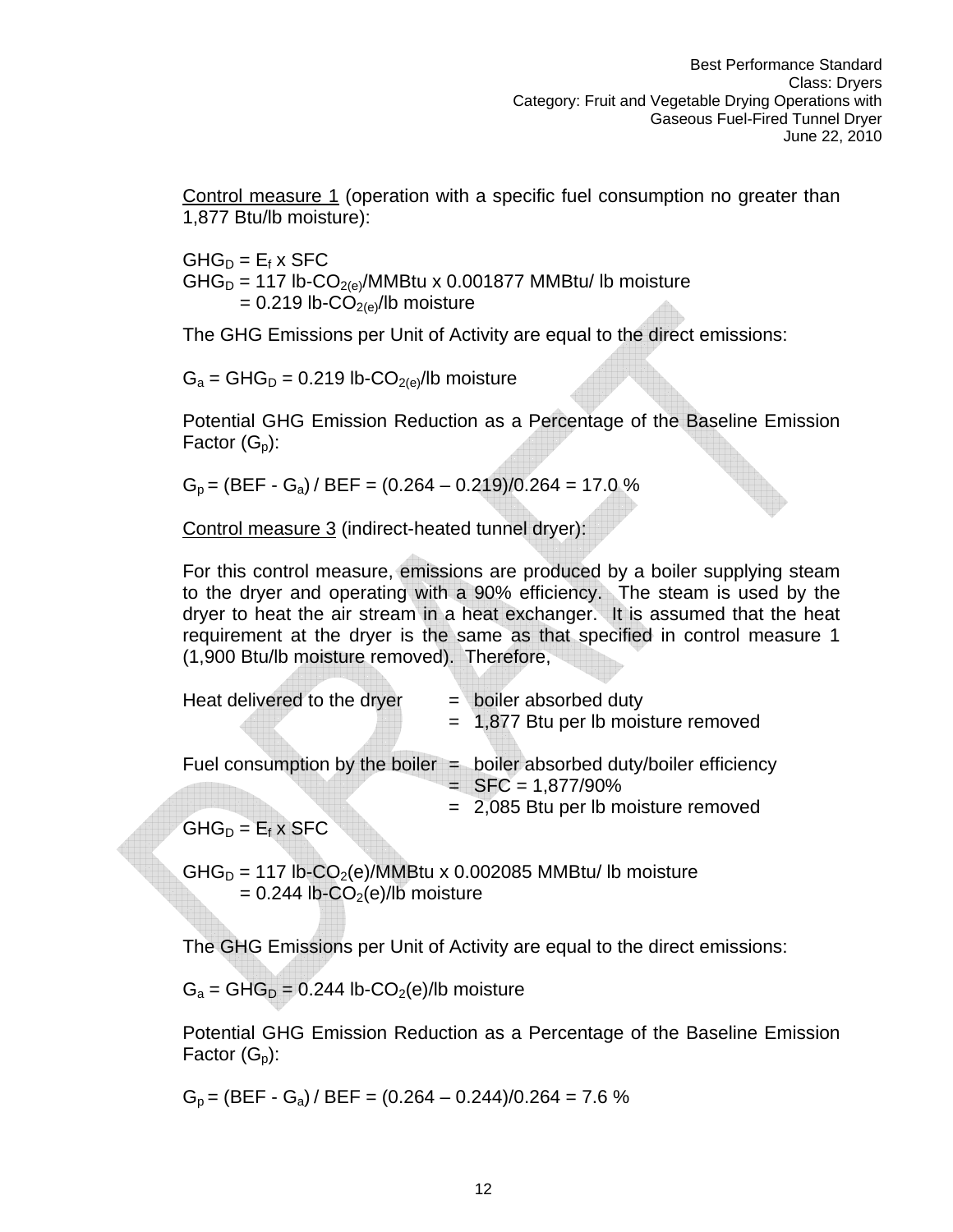| STEP 5. Rank all Achieved-in-Practice GHG emission reduction measures by |  |  |  |
|--------------------------------------------------------------------------|--|--|--|
| order of % GHG emissions reduction                                       |  |  |  |

| Table 3<br>Ranking of Achieved in Practice GHG Emission Control Measures for<br>Fruit and Vegetable Drying Operations with a Gaseous Fuel-Fired Tunnel Dryer |                                                                                                                                                                                                                                                                                                                                                    |                                                                      |  |  |
|--------------------------------------------------------------------------------------------------------------------------------------------------------------|----------------------------------------------------------------------------------------------------------------------------------------------------------------------------------------------------------------------------------------------------------------------------------------------------------------------------------------------------|----------------------------------------------------------------------|--|--|
| <b>Rank</b>                                                                                                                                                  | <b>Description</b>                                                                                                                                                                                                                                                                                                                                 | <b>GHG Emission</b><br><b>Reductions Relative</b><br>to the Baseline |  |  |
| 1                                                                                                                                                            | 1. Average annual specific fuel consumption not<br>exceeding 1,877 Btu per pound of moisture evaporated<br>from the fruit processed. Compliance with this standard<br>shall be demonstrated by monitoring and recordkeeping of<br>fuel consumption, quantity of fruit processed, and the initial<br>and final moisture content of fruit processed. | 17.0%                                                                |  |  |
| 2                                                                                                                                                            | 3. Use of a steam-heated indirect-fired tunnel dryer                                                                                                                                                                                                                                                                                               | 7.6%                                                                 |  |  |

#### **6. Establish the Best Performance Standard (BPS) for this Class and STEP Category**

For Stationary Source Projects for which the District must issue permits, Best Performance Standard is – "For a specific Class and Category, the most effective, District approved, Achieved-In-Practice means of reducing or limiting GHG emissions from a GHG emissions source, that is also economically feasible per the definition of achieved-in-practice. BPS includes equipment type, equipment design, and operational and maintenance practices for the identified service, operation, or emissions unit class and category".

Based on the definition above, Best Performance Standard (BPS) for this class and category is determined as:

#### **Best Performance Standard for Fruit Drying Operations in a Tunnel Dryer**

Average annual specific fuel consumption not exceeding 1,877 Btu per pound of moisture evaporated from the fruit processed. Compliance with  $moisture content of fruit processed.$ *this standard shall be demonstrated by monitoring and recordkeeping of fuel consumption, quantity of fruit processed, and the initial and final*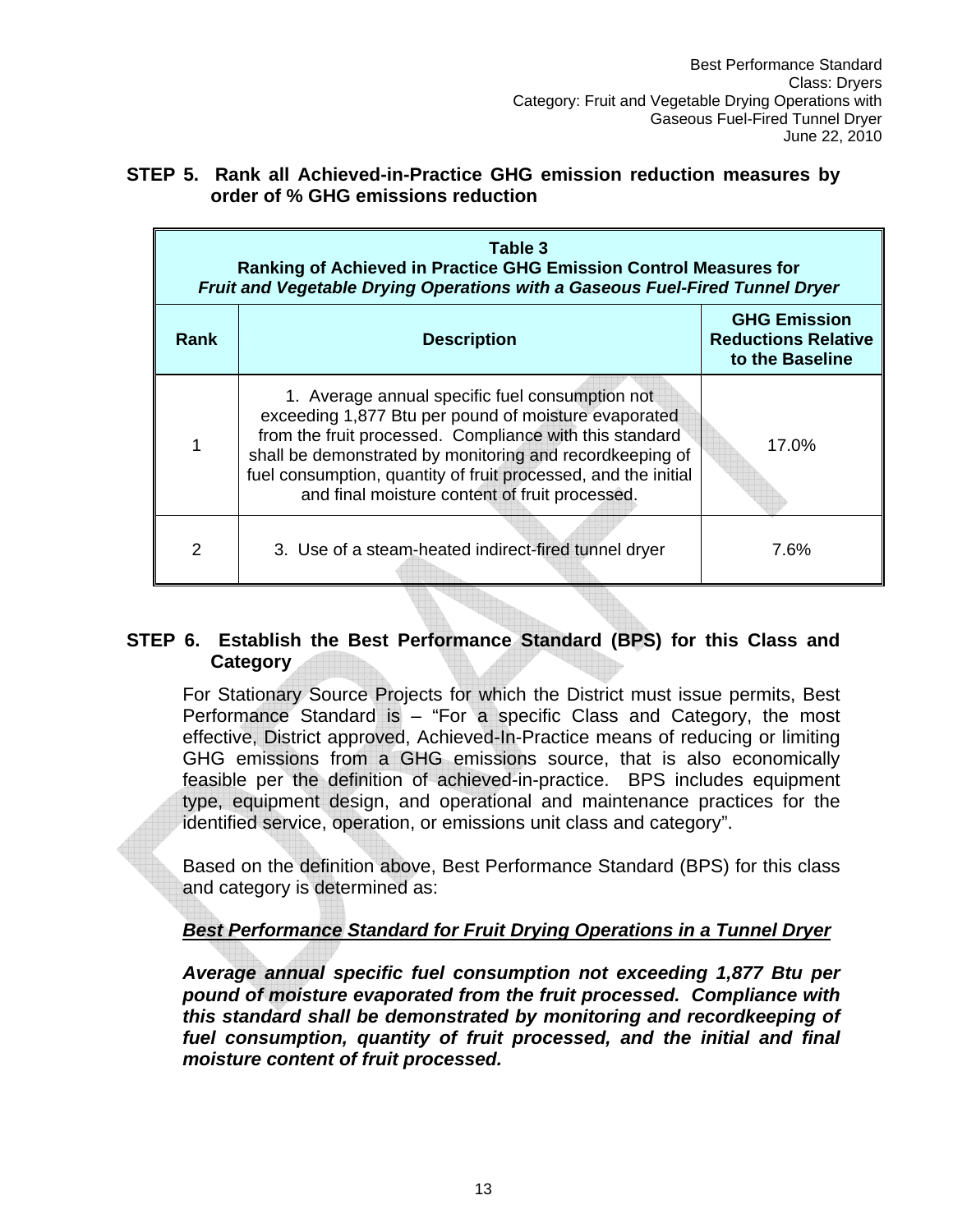#### **STEP 7. Eliminate All Other Achieved-in-Practice Options from Consideration as Best Performance Standard**

The following Achieved-in-Practice GHG control measures identified and ranked in the table above are eliminated from consideration as Best P erformance Standard since they have GHG control efficiencies which are less than that of the selected Best Performanc e Standard as stated in Step 6 of this evaluation:

*Use of a steam-heated indirect-fired tunnel dryer* 

## **Vl. Appendic es**

- Appendix 1 Public Notice of Intent
- Appendix 2: Comments Received During the Public Notice of Intent and R esponses to Comments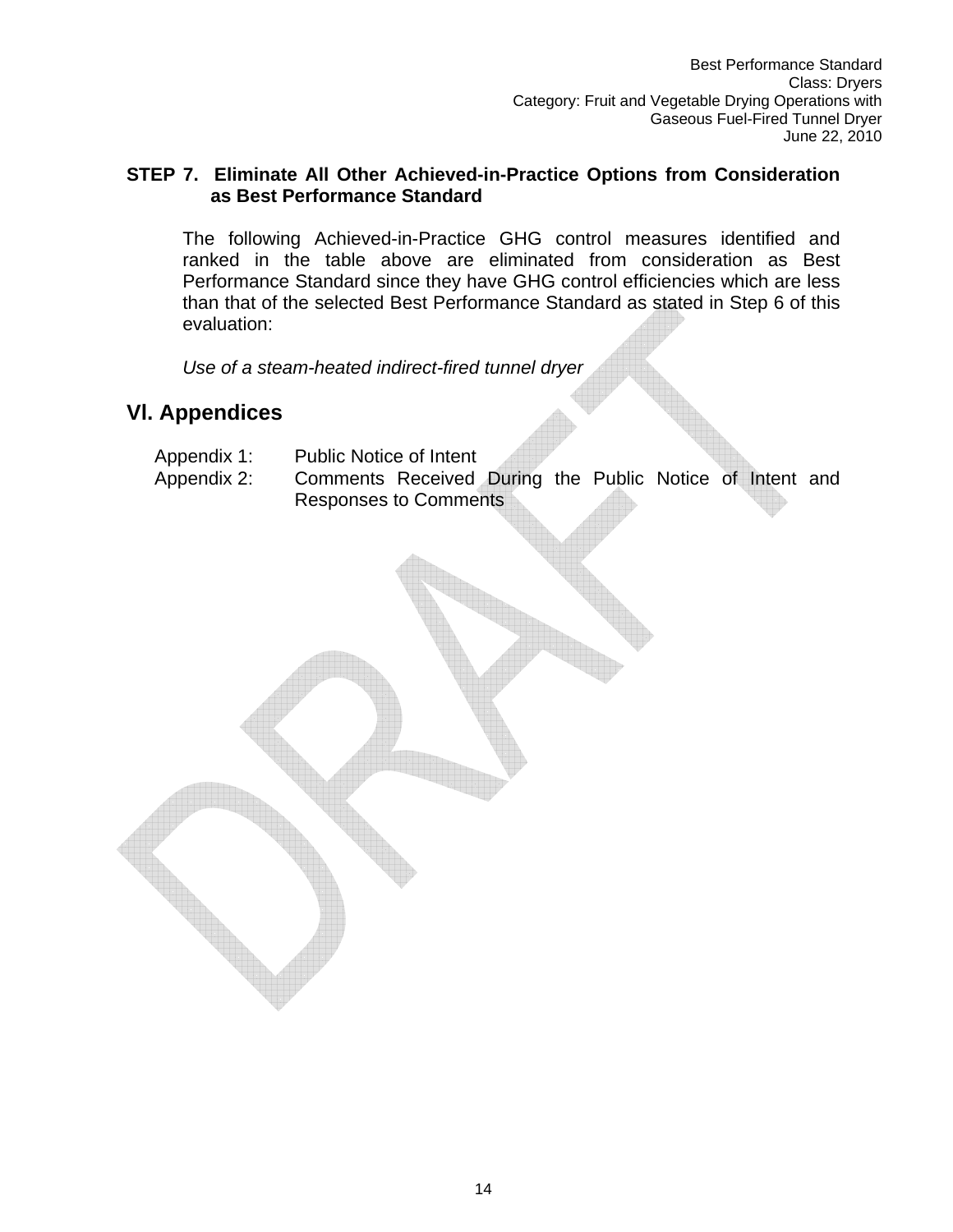Best Performance Standard Class: Dryers Category: Fruit and Vegetable Drying Operations with Gaseous Fuel-Fired Tunnel Dryer June 22, 2010

# **Appendix 1**

## **Public Notice of Intent: Notice**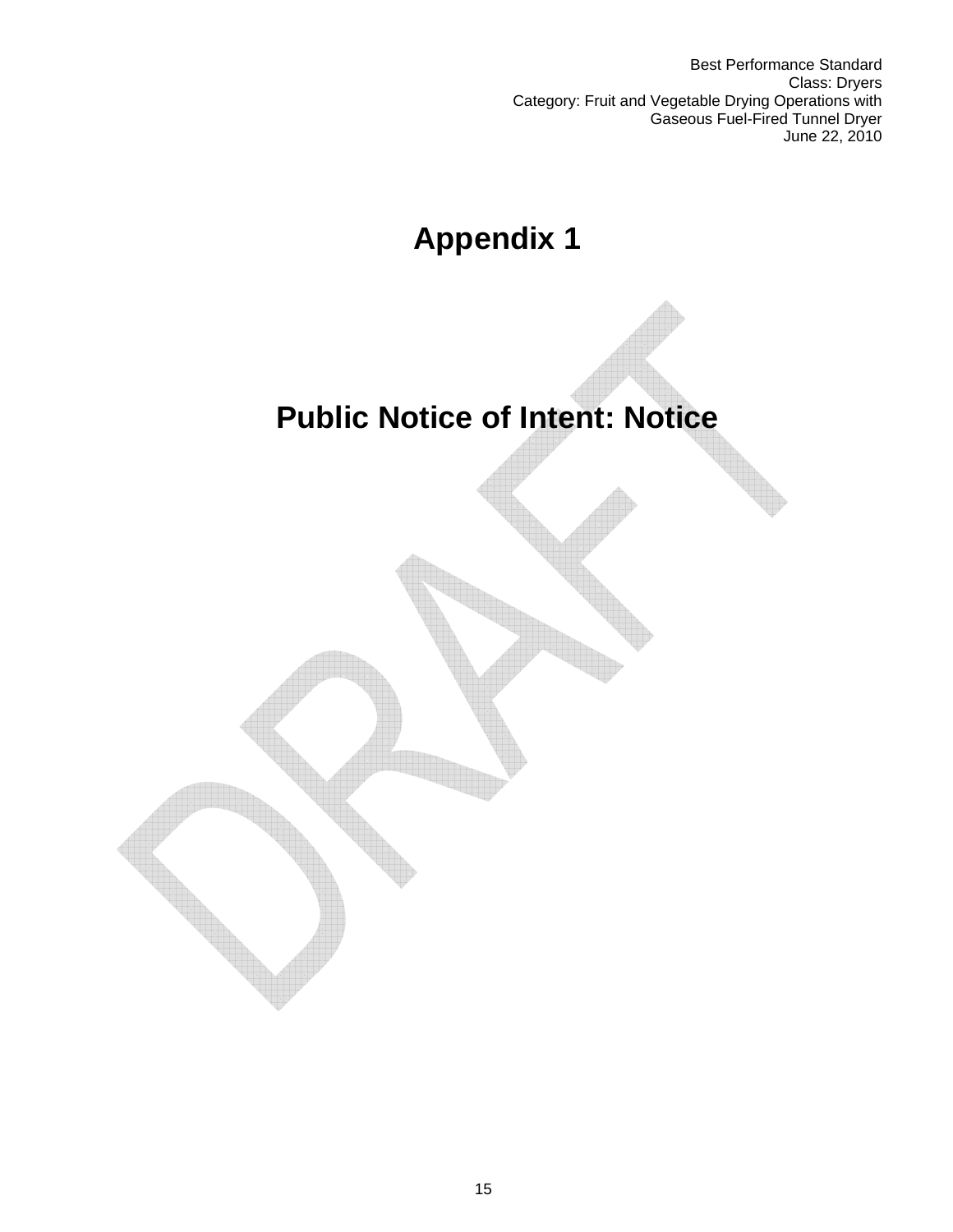Best Performance Standard Class: Dryers Category: Fruit and Vegetable Drying Operations with Gaseous Fuel-Fired Tunnel Dryer June 22, 2010

# **Appendix 2**

## **Comments Received During the Public Notice of Intent and Responses to Comments**